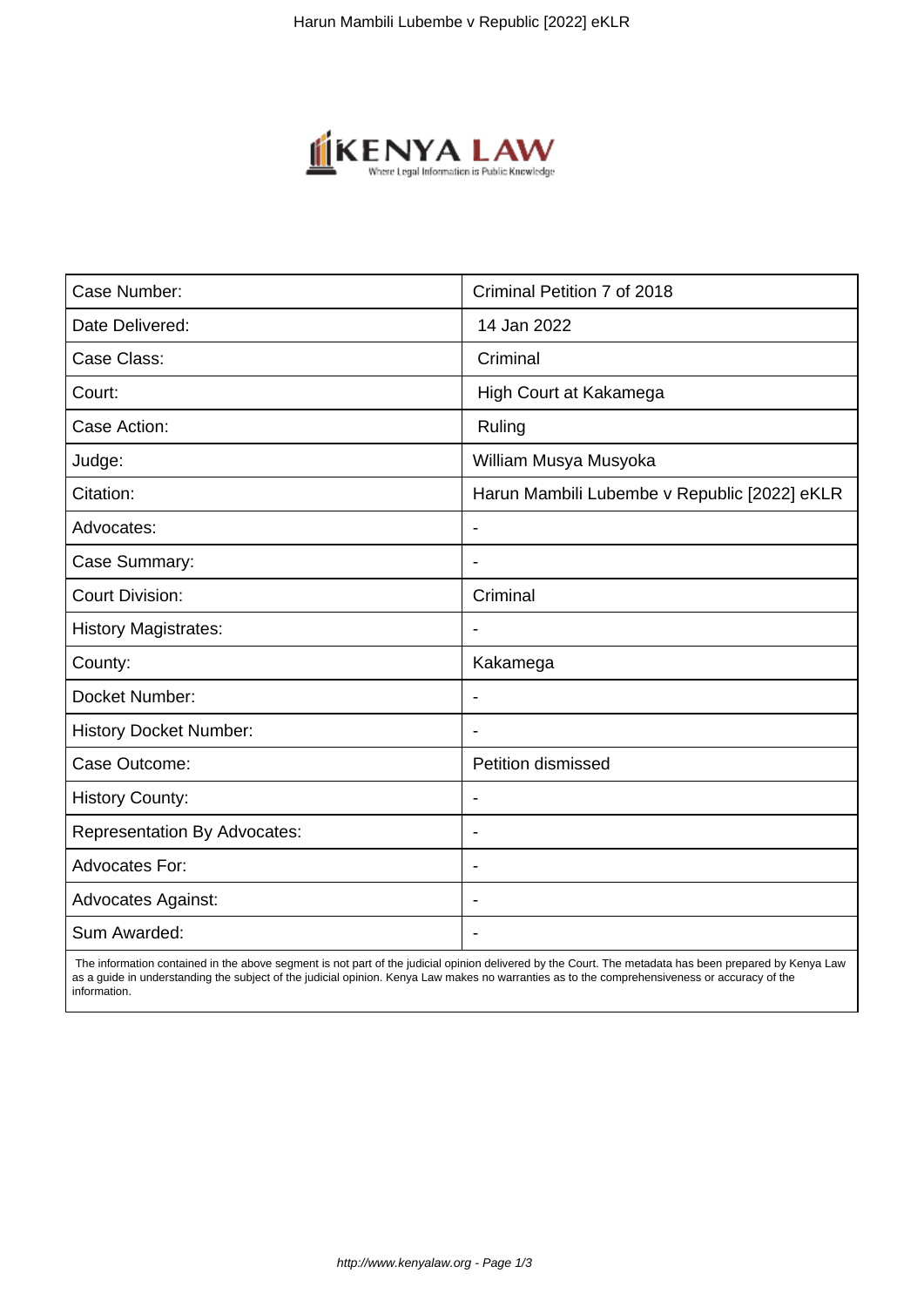Harun Mambili Lubembe v Republic [2022] eKLR

#### **REPUBLIC OF KENYA**

## **IN THE HIGH COURT OF KENYA**

#### **AT KAKAMEGA**

## **CRIMINAL PETITION NO. 7 OF 2018**

**HARUN MAMBILI LUBEMBE.....................................................................................PETITIONER** 

**VERSUS**

**REPUBLIC...........................................................................................................................................RESPONDENT**

## **RULING**

1. This matter was placed before me for the purpose of giving directions, in view of the recent decision by the Supreme Court in *Francis Karioko Muruatetu & another vs. Republic; Katiba Institute & 5 others* (*Amicus Curiae* [2021] (Koome CJ&P, Mwilu DCJ&VP, Ibrahim, Wanjala, Ndung'u & Lenaola SSJJ), with respect to mandatory sentences, where it was clarified that the decision, in *Francis Karioko Muruatetu & another vs. Republic* [2017] eKLR (Maraga CJ&P, Mwilu DCJ&VP, Ojwang, Wanjala, Njoki and Lenaola SCJJ), had arisen from proceedings relating to murder, under section 204 of the Penal Code, Cap 63, Laws of Kenya, and the position stated in the said decision was intended to apply only to mandatory sentences with respect to murder cases.

2. The petition herein, undated, was filed herein on 2nd May 2018, is principally founded on the decision, in *Francis Karioko Muruatetu & another vs. Republic* [2017] eKLR (Maraga CJ&P, Mwilu DCJ&VP, Ojwang, Wanjala, Njoki and Lenaola SCJJ), for the applicant seeks review of his sentence, where he had been convicted of murder, contrary to section 203, as read with section 204, of the Penal Code, in Kakamega HCCRC No. 51 of 1996, and was sentenced to death. He appealed, in Kisumu CACRA No. 103 of 2000, the appeal was dismissed and the sentence upheld. He claims to be serving a life sentence, but it is not clear whether that was what he was convicted of, as he has not attached any of the judgments to his petition.

3. The offence, the subject of the instant proceedings is murder, as defined in the Penal Code, the decision in *Francis Karioko Muruatetu & another vs. Republic* [2017] eKLR (Maraga CJ&P, Mwilu DCJ&VP, Ojwang, Wanjala, Njoki and Lenaola SCJJ), therefore, does therefore apply to it. As a consequence, the High Court has jurisdiction to review the sentence that was imposed by the trial court, in view of the directions given in *Francis Karioko Muruatetu & another vs. Republic; Katiba Institute & 5 others* (*Amicus Curiae* [2021] (Koome CJ&P, Mwilu DCJ&VP, Ibrahim, Wanjala, Ndung'u & Lenaola SSJJ).

4. However, the decision in *Francis Karioko Muruatetu & another vs. Republic* [2017] eKLR (Maraga CJ&P, Mwilu DCJ&VP, Ojwang, Wanjala, Njoki and Lenaola SCJJ), is limited to the mandatory sentence of death. I have no material before me which suggests that that was the sentence that was imposed by the trial court and confirmed by the appellate court. He talks of life imprisonment, and not the death sentence. Consequently, I do not see the basis upon which *Francis Karioko Muruatetu & another vs. Republic* [2017] eKLR (Maraga CJ&P, Mwilu DCJ&VP, Ojwang, Wanjala, Njoki and Lenaola SCJJ) can be applied in the matter before me for review purposes. The petition is, therefore, incompetent and is hereby dismissed.

5. The Deputy Registrar shall cause copies of this ruling to be availed to the petitioners and the office of Director of Public Prosecutions, Kakamega.

# **PREPARED, DATED AND SIGNED AT KAKAMEGA THIS 14TH DAY OF JANUARY, 2022**

## **W MUSYOKA**

**JUDGE**